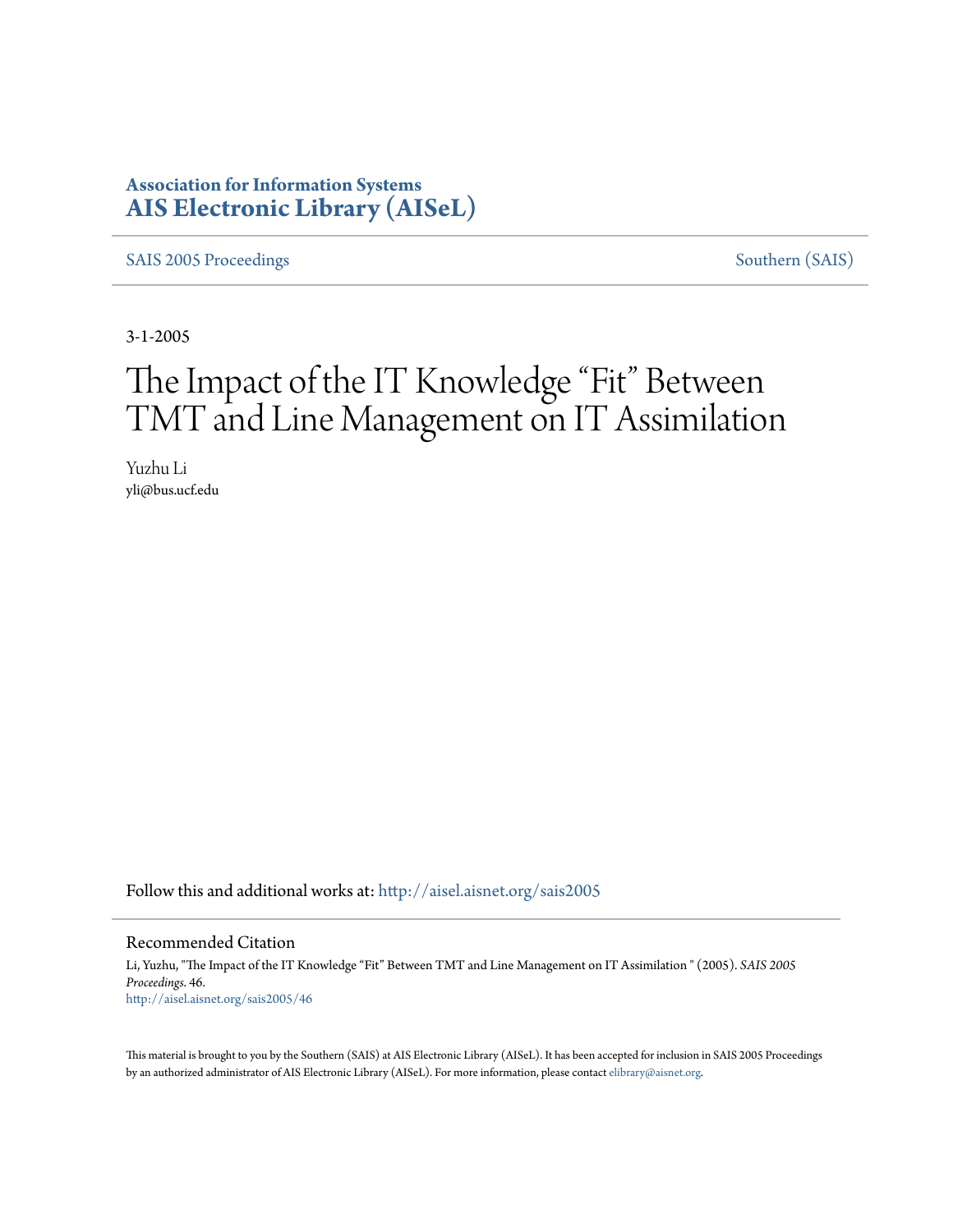## **THE IMPACT OF THE IT KNOWLEDGE "FIT" BETWEEN TMT AND LINE MANAGEMENT ON ITASSIMILATION**

## **Yuzhu Li University of Central Florida**  yli@bus.ucf.edu

## **Abstract**

*IT assimilation has been one critical indicator of strategic and effective use of IT. Extant research has documented the importance of Top Management Team (TMT) knowledge of IT on IT assimilation and the influence of the IT competence of line management by taking the role of IT championship. However no research has been looking at the fit of IT knowledge between the two management levels. The objective of this study is to examine the development of the IT knowledge "fit" concept between TMT and line management and its influence on IT assimilation. Using knowledge-based view and contingency theory, the paper posits that the extent of IT assimilation is contingent upon the IT knowledge fit between TMT and line management. An empirical study plan is reported and expected results are listed.*

**Keywords:** Top Management Team (TMT), Line Management, IT Assimilation, Knowledge, Chief information officer (CIO)

## **Introduction**

Contemporary IS researchers have increasingly directed their interest and attention toward factors that influence success in the strategic and innovative use of IT (Feeny & Willcocks, 1998; Fichman, 2000; Mata, Fuerst, & Barney, 1995; Sambamurthy, 1994). In particular, narrative case studies and limited empirical research produced two research streams. One stream focuses on the quality of Top Management Team (TMT) and its critical influence on IT assimilation (Armstrong & Sambamurthy, 1999; Jarvenpaa & Ives, 1991; Rockart & Earl, 1996). Strong partnerships between the CIO and senior business executives are also expected to contribute to firms' IT assimilation. Overall, the knowledge of the TMT and the interactions among them has a significant influence on firms' IT assimilation (Armstrong & Sambamurthy, 1999). The underlying assumption is that all the decisions about IT and IT goals made by the senior leadership will be achieved by the line managers. The TMT is seen to function as "back-seat" driver, blessing IT managers' initiatives, signaling the importance of IT to line management and providing general business directions. The middle management has all the knowledge and resources to implement the strategies and integrate IT to the value-creation activities. However the drawback of this stream is that the underlying assumption is hard to be found in reality since the middle management might not have required IT competences or systems of learning IT knowledge in the organization.

Another line of research focuses on the notions of line-technology leadership and technologically competent managers. Since the mid-1980s, as the strategic impact of IT became evident, researchers and practitioners alike have argued that the management of IT and leadership in IT must be a shared endeavor between IT professionals and line managers (Boynton, Zmud, & Jacobs, 1994; Keen, 1991; Rockart & Earl, 1996; Sambamurthy, 1994).Business managers are now expected to deploy IT effectively and strategically.

Bassellier et al (2001)explored IT competence of individual business managers. The IT competence of business managers is defined as the set of IT-related explicit and tacit knowledge that a business manager possesses that enables him or her to exhibit IT leadership in his or her area of business. Basselier et al (2003) developed a framework that identified that the factors that motivate the line managers to champion IT and provided empirical supports. The championship initiated by line managers helps the TMT identify the strategic value of potential information technology so that the TMT can adjust IT strategy and integrate with the business strategy. This research stream assumes that the TMT team has the knowledge to grasp the strategic value of potential Information technology. However this assumption is weak in reality too. Not every TMT has the required IT knowledge.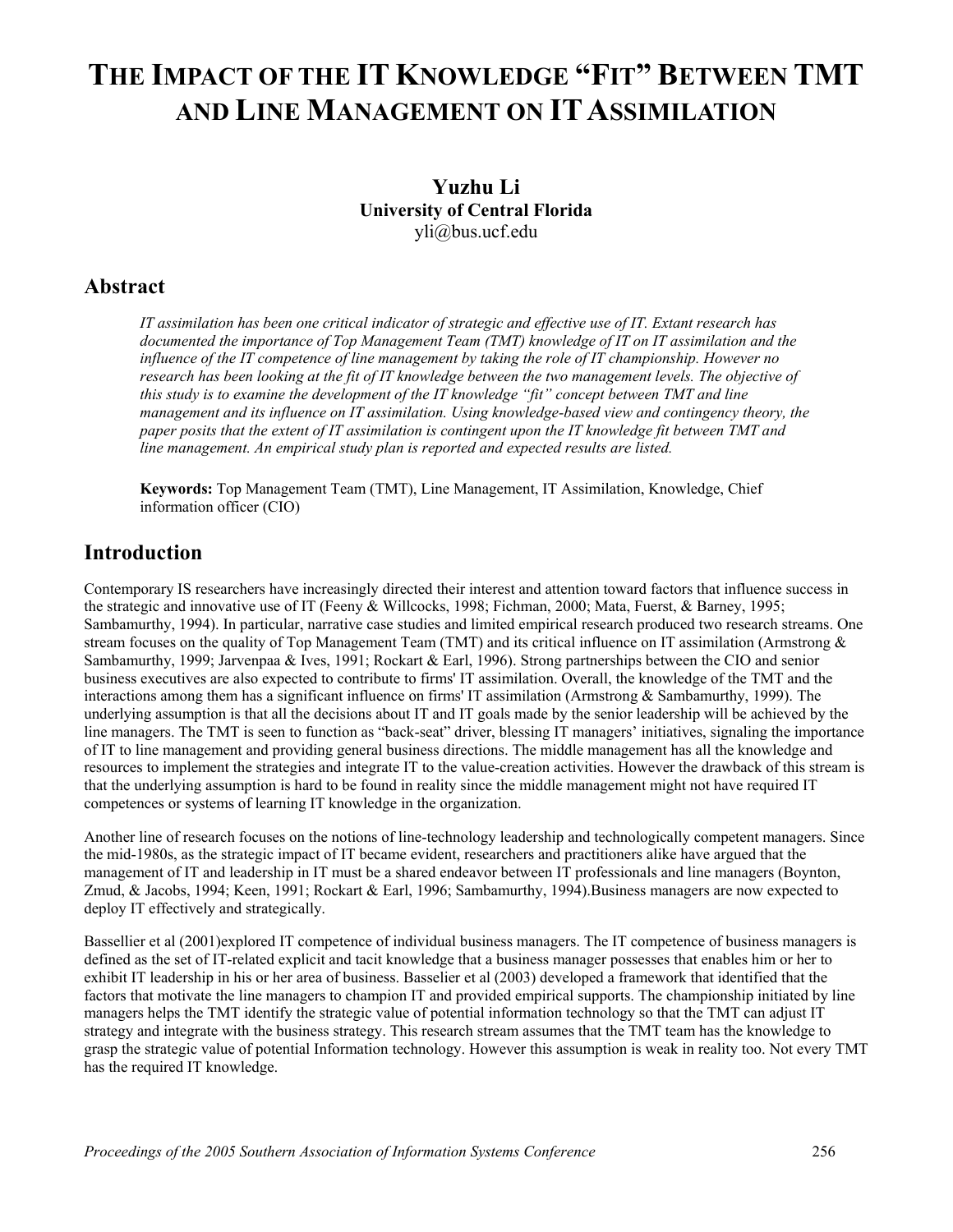Realizing the complexity of organization and the different emphasis of these research streams, I argue that a firm's IT assimilation should be influenced by both the TMT and the line-technology leadership. However no empirical research has examined IT assimilation incorporating both management levels yet. The following research question frames this research:

#### *How does the IT knowledge 'fit' between TMT and line management influence the firm's ability to assimilate IT in their business strategy and value-chain activities?*

The next section reviews the two streams of IT assimilation literature and explores the influence of the interaction between senior leadership and line-technology leadership on firm's ability to assimilate IT. Research hypotheses will be developed. Subsequently, I present the research methodology. Finally the paper presents the expected results and discusses the implications of the study for research and practice.

## **Literature Review and Hypotheses development**

#### *Knowledge-based and Resource-based view and IT assimilation*

IT assimilation represents an important outcome in firms (DeLone & McLean, 1992; Jarvenpaa & Ives, 1991). While most firms are making significant investments in IT, not all of them are able to apply IT effectively in their business activities. Armstrong and Sambamurthy (1999)define IT assimilation as the effective application of IT in supporting, shaping, and enabling firms' business strategies and value-chain activities.

Drawing upon the resource-based and knowledge-based theories of the firm (Grant, 1996; Penrose, 1995), Mata et al. (1995) argue that the ability to blend business and IT knowledge through a mosaic of strong intraorganizational relationships lies at the heart of firms' superior ability to assimilate IT.

Cohen and Levinthal (1990) argue that the ability of a firm to recognize the value of new, external information, assimilate it and apply it to commercial ends is critical to its innovative capabilities. This capability is a firm's absorptive capacity and largely a function of the firm's level of prior related knowledge. Absorptive capacity theory (Cohen & Levinthal, 1990), when applied to the domain of IT use, suggests that an organizational ability to effectively apply IT is dependent on the development a mosaic of IT-related knowledge and processes that bind together the firm's IT and business managers at different levels. The theoretical insights of the theory of absorptive capacity thus provide a strong basis from which to examine the nature and importance of IT and business managers in information exchanges, relationships and partnerships within the firm.

#### *TMT and IT assimilation*

Spender (1996) identifies two distinct components of the structures for knowledge integration: objective and systems of knowing. Objective knowledge refs to the explicit, visible knowledge possessed by individual members. Systems of knowing refer to structures of interaction among members for sharing their perspectives, pooling of knowledge, and development of shared understanding.

Two forms of objective knowledge of TMT are important for IT assimilation (See Table 1): strategic IT-related knowledge and business knowledge (Armstrong & Sambamurthy, 1999; Boynton et al., 1994; Cooprider, 1993). Strategic IT-related knowledge encompasses the potential and limitations of an organization's IT infrastructure, strategic IT actions of its competitors, and the potential of emerging information technologies for an organization's business (Armstrong  $\&$ Sambamurthy, 1999). Both CIO and other TMT members should have strategic IT knowledge. CIOs with a high strategic IT knowledge can better advise their TMT members about IT issues. The other TMT members should be able to recognize the strategic implication of the IT issues. Otherwise they could not fully explore or exploit the potential strategic value of IT. It is also hard for them to align the IS strategy and the business strategy.

Business knowledge refers to knowledge of business strategies, organizational work processes, firm's products and services, industry recipes for success, and competitor strengths, weaknesses, and potential actions. Prior IS literature advocates the need for CIOs to possess a general-business orientation (Boynton et al., 1994; Rockart & Earl, 1996). Knowledge of business strategies help the CIO to form the IS strategy and achieve the fit with business strategy.

Grant (1996)argues that firms are an economic structure for integrating the knowledge of different individuals in the superior production of value-added products and services. The TMT can be viewed as an organizational structure for integrating members' knowledge (Spender & Grant, 1996).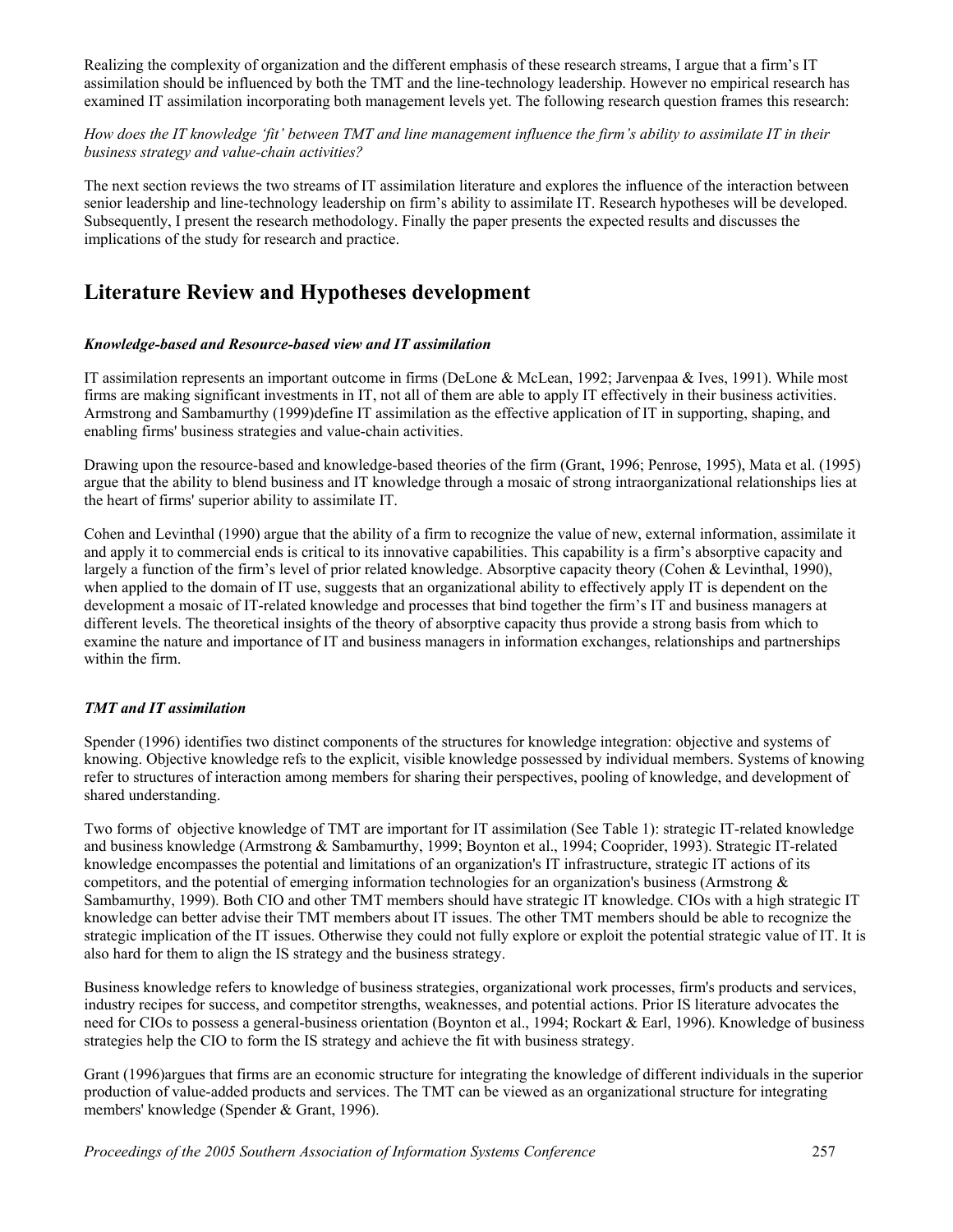Armstrong and Sambamurthy (1999) reviewed the previous literature about systems of knowing and outlined three structures: (1) hierarchical distance from the CEO, evaluated in terms of the hierarchical level of the CIO in the firm; (2) extent of the CIO's participation in the top management team; and (3) frequency of informal interactions between the CIO and TMT members. (See Table 1)

Systems of knowing enable the TMT to develop a better appreciation for the "business of the business": the firm's value proposition, its competition, and its industry forces. Further, the TMT is also able to better understand the "IT business of the business" and enhance their IT-related strategic knowledge.

|                            | <b>Top Management Team</b>                                                                                                                                                                        | Line Management                                                                                                                                                                                                 |
|----------------------------|---------------------------------------------------------------------------------------------------------------------------------------------------------------------------------------------------|-----------------------------------------------------------------------------------------------------------------------------------------------------------------------------------------------------------------|
| <b>Objective Knowledge</b> | CIO IT knowledge<br>CIO business Knowledge<br>TMT IT knowledge                                                                                                                                    | Explicit IT knowledge of Line<br>Managers<br>Tacit IT knowledge of Line<br>$\bullet$<br>Managers<br>Business knowledge of IS<br>managers (Organization specific<br>and Interpersonal & management<br>knowledge) |
| <b>Systems of Knowing</b>  | Extent of CIO's participation in the<br>$\bullet$<br><b>TMT</b><br>Hierarchical Distance of the CIO to<br>$\bullet$<br>the CEO<br>Information Interaction of the CIO<br>$\bullet$<br>with the TMT | Communication frequency<br>Richness of Communication<br>Channel<br>Coordination Mode (Impersonal,<br>personal, group)                                                                                           |

#### **Table 1. IT knowledge of TMT and Line Management**

Note: Adapted from (Armstrong & Sambamurthy, 1999; Bassellier & Benbasat, 2004; Bassellier et al., 2003; Bassellier et al., 2001; Lind & Zmud, 1991; Nidumolu, 1996; Van De Ven & Delbecq, 1976)

#### *Line-Technology Leadership and IT assimilation*

According to Rockart et al. (1996), line managers are more likely to assume leadership in regard to IT when they have the appropriate IT education and training. Reich and Benbasat (2000) observed that shared knowledge between business managers and IT professionals is an important enabler of the alignment of business and IT objectives.

Shared knowledge (between line and IT management) supports IT success (Nelson & Cooprider, 1996; Sambamurthy, 1994). Bassellier (2004; 2001) developed and validated measures the IT-knowledge of business managers (See Table 1). It tests a model of the IT knowledge and experience of business managers and their contribution to intentions to champion IT in their organizations. In addition, Bassellier and Benbasat (2004) developed the dimensions of the business competence of IT professionals (See Table 1) and reported an significant relationship between the business competence of IT professionals and intentions to develop the IT-business partnership.

Reviewing literature of systems of knowing for the line managers, the following three structure has been examined: (1) communication frequency (2) richness of communication channel (Lind & Zmud, 1991). (3) Coordination mechanism (Galbraith, 1977; Thompson, 1967; Van De Ven & Delbecq, 1976). Lind and Zmud (1991) found that rich interactions between technical and managerial personnel contributed to increased levels of IT-based innovativeness. According to information processing theory (Galbraith, 1977) coordination mechanism has been studied as a means for information flow (Thompson, 1967). Van de Ven (1976) classified alternative modes for coordinating work activities as impersonal, personal and group modes. All these alternative coordination modes provide a structure for the IS managers and line managers to communicate in IS development project and daily supporting activities. Andres and Zmud (2001) argued that the use of different coordination mechanism is contingent upon task interdependence. Therefore coordination mechanism is an appropriate item of systems of knowing for line management.

#### *IT Knowledge Fit between TMT and Line Management*

Alignment between Business strategy and IS strategy has been one important research topic in the field. However, alignment requires involvement of both parties. As firms consider their future in an information era of superhighways, multimedia, and information richness, IT executives should contribute more positively to management thinking by identifying the business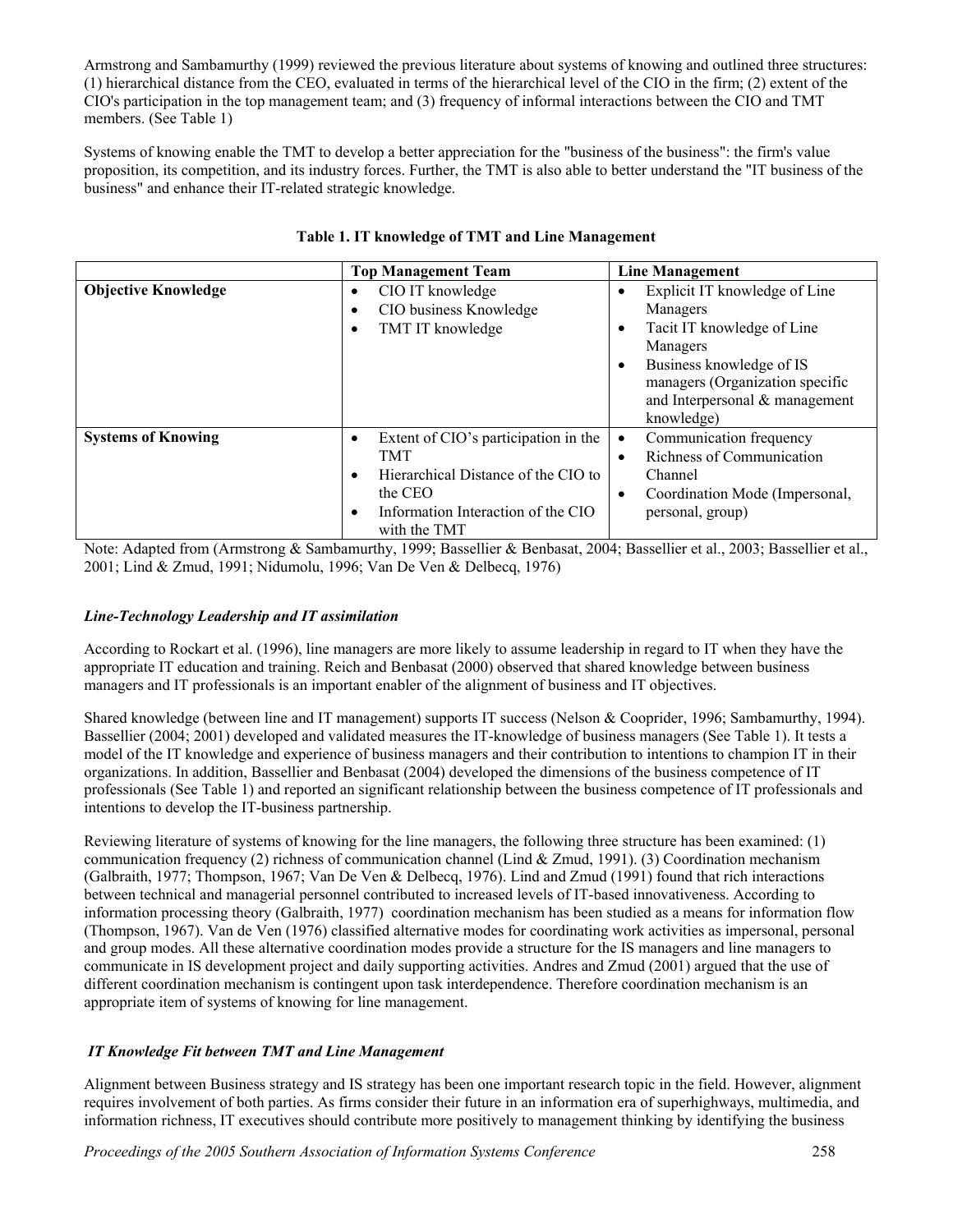threats and opportunities that IT poses. It is evident that technology influences strategy as well as vice versa. The knowledge and systems of knowing in the TMT will be critical for this alignment.

TMT's interests are not always targeted at information systems. Chief executives often still need to be convinced of the potential strategic impact of information systems (Lederer & Mendelow, 1988a, 1988b). Line managers are motivated to champion the IT for firms to achieve the competitive advantage (Genevieve. Bassellier et al., 2003). The extant knowledge and systems of knowing are vital for the TMT to pick up the messages from the line manages and adapt the strategies to the changing environment.

Therefore the extents of knowledge at both management levels are critical for implementing IT strategies. The fit between the extents of knowledge at both management levels is important for IT assimilation. So what is the meaning of "Fit"? Floyd and Wooldridge (1992) proposed a concept of "strategic consensus. " Strategic consensus is achieved when managers act on a common set of strategic priorities and strive to achieve the strategic goal by shared understanding and common commitment. Based on "strategic consensus," I argue that the "fit" of the IT knowledge between the top and middle managers means the level of shared understanding and common commitment to achieve the IT assimilation. Although the knowledge of these two groups is a continuous variable, it would be easier to understand the interaction by only examining the extremes of the extent of knowledge in TMT and line management. Table 2 illustrates the interactions.

#### **Table 2. IT Knowledge Fit Between TMT and Line Management**

|                                        |      | <b>Knowledge of TMT</b>                    |                             |
|----------------------------------------|------|--------------------------------------------|-----------------------------|
|                                        |      | High                                       | Low                         |
| Knowledge of<br><b>Line Management</b> | High | IT assimilation $(H)$                      | Championship; issue selling |
|                                        | Low  | Involvement in Strategic<br>Implementation | IT assimilation $(L)$       |

A high level of knowledge of TMT team can identifying the business threats and opportunities that IT poses, the IT implications of business decisions, and they can take an organization-wide perspective in decisions on IT resources. The high level of knowledge of line management can sufficiently integrate the IT with value-creation activities and effectively work with IT department to explore any opportunities that can increase work productivity or reduce costs. Therefore, Hypothesis 1 is:

*H1: Controlling other factors, the fit between high level of knowledge of top management team and high level of knowledge of line management will have a positive impact on IT assimilation.*

Low level of knowledge of top management team is unable to grasp the strategic implication of IT and cannot achieve the alignment between business and IT strategies. Low level of knowledge of line management has high barriers in integrating IT with business activities and usually has low relationship with IS department. IS projects cannot be developed successfully. The firm has very low ability in exploiting the current IT resources. Therefore, the level of IT assimilation will be low too. Hypothesis 2:

#### *H2: Controlling other factors, the fit between low level of knowledge of top management team and low level of knowledge of line management will have a negative impact on IT assimilation.*

A frequent complaint from the TMT is that middle managers do not take actions necessary to implement strategy. TMT has high level of knowledge of the Information technology and its strategic importance and sets it up as a strategic move to assimilate IT in the business operations. However often middle managers cannot articulate the same goal as the top management. Sometimes it is because of lack of the objective IT knowledge, and sometimes it is because of lack of understanding of the influence of IT. This is an opportunity for a process of system of knowing between the two management levels. In such a situation TMT should involve the middle management in the strategic decision-making process and increase the quality of strategic conversations in the organization. This means more than increasing the formal opportunities to communicate strategy. Regular workshops are useful, but shared understanding relies on continuous discussions of strategy (Floyd & Wooldridge, 1992). The ongoing conversation between the two levels of management will increase the shared understanding and commitment of middle managers in implementing IT strategy. Therefore the level of IT assimilation will be increased. Therefore Hypothesis 3 is phrased as:

*H3: Controlling other factors, the misfit between high level of IT knowledge of TMT and low level of IT knowledge of line management will have a negative impact on IT assimilation, and strategic involvement of middle management will increase the "fit" and have a positive impact on IT assimilation.* 

*Proceedings of the 2005 Southern Association of Information Systems Conference* 259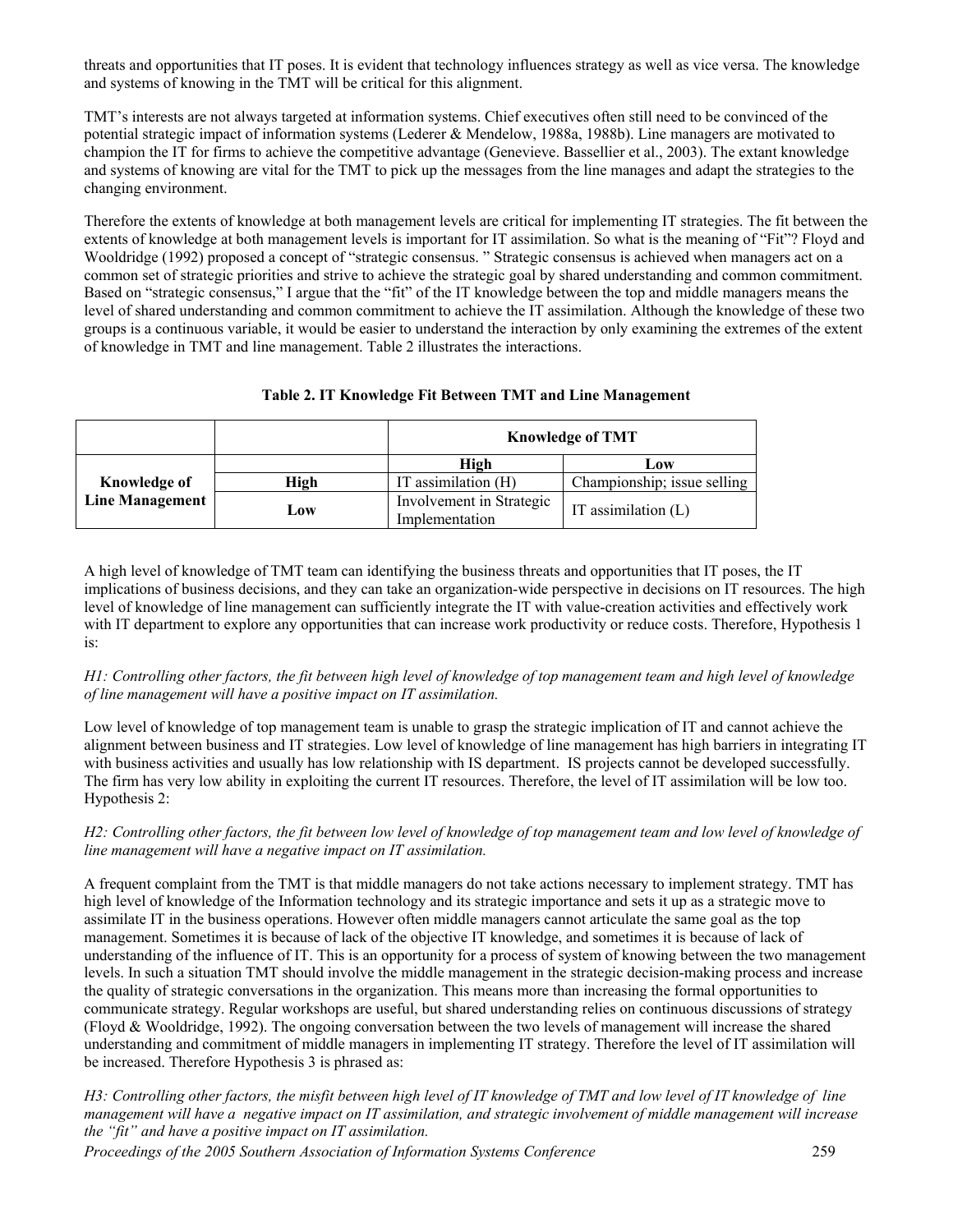When TMT has low level of IT knowledge and middle managers have high level of IT knowledge, middle managers should be encouraged to raise the strategic issues to TMT and get their attention to solve the issues and commit resources to implement strategies. Dutton and Ashford (1993) have been arguing that it is often the middle managers rather than the top managers who have their hands on the "pulse of the origination." These links give them knowledge of what strategic issues require attention. Thus, middle managers play a pivotal role in detecting new ideas and in mobilizing resources around these new ideas. Therefore the issue selling process of middle managers will get the attention of TMT and increase their knowledge. Therefore the level of IT assimilation will be increased because of TMT's understanding and commitment. Hypothesis 4 is phrased as:

*H4: Controlling other factors, the misfit between low level of IT knowledge of TMT and high level of IT knowledge of line management will have a negative impact on IT assimilation, and the success of issue selling by the middle management will increase the "fit" and have a positive impact on IT assimilation.*

## **Research Design**

Data will be gathered through mail survey. A firm's CEO and CIO will be contacted for the surveys. Line management participants will be identified by the recommendation of the CEO or CIO. One IS Executive database will be identified and used to determine CIOs' names. CEO will be identified from the Standard and Poor's Register of Executives. The possible industries will be manufacturing, transportation, utilities, retail, banking and financial services, petroleum, food, and insurance.

## **Operalionization**

#### *Dependent Variable*

**IT Assimilation.** The focus of our research is upon understanding superior firm performance in the use of IT in value-chain activities and business strategies. Therefore, a set of items that described the use of IT in different value-chain activities and business strategies (Armstrong  $\&$  Sambamurthy, 1999). TMT members will be asked to first think of firms in their industry that they considered the most successful in applying IT for those activities and strategies. Relative to this ideal firm, they are asked to rate their own firm's performance. The rationale is that senior business executives should be aware of their rivals and their relative success with different initiatives. Data on IT assimilation were also gathered from CIOs using the same scales. The line management and IT managers will also be asked to rate their own firm's performance comparing with the most successful firm in applying IT.

#### *Independent Variables*

**Knowledge of TMT.** CIOs will be asked to indicate their TMT's IT-related strategic knowledge, whereas TMT respondents provided measures of the CIO's business and IT-related strategic knowledge. Items for each dimension of knowledge will be drawn from Armstrong and Sambamurthy (1999). Each item was measured on a five-point Likert scale, with the cues ranging from "extremely well informed" to "not well informed." In addition, line management questionnaire will also be asked to indicate their perception of the knowledge of the top management team.

**Systems of Knowing of TMT.** The hierarchical distance of the CIO from the CEO will be measured by asking CIOs to indicate the position of their immediate superior. Next, the Standard and Poor's Register of Corporations, Directors, and Executives will be consulted to assess the distance between the CIO's superior and the CEO. The extent of CIO participation in the TMT will be assessed through a response from TMT members via a single-item question. The frequency of informal interactions will be assessed from CIOs, using a five-point Likert scale. A similar assessment will be also obtained from the TMT respondents.

**Knowledge of line management:** IT managers will be asked to indicate their business managers' IT competence, whereas business managers will be asked to measure the IT manager's business knowledge. Items will be drawn from Bassellier (2004; 2003; 2001). In addition, TMT respondents will also be asked to indicate their perception of the IT competence of business managers and their perception of business knowledge of IT managers.

**Systems of Knowing of line management**: The frequency of communication will be assessed from IT managers, using a five-point Likert scale. The coordination mechanism will be asked from IT managers (Nidumolu, 1996). In addition, a similar assessment will also be obtained from business managers.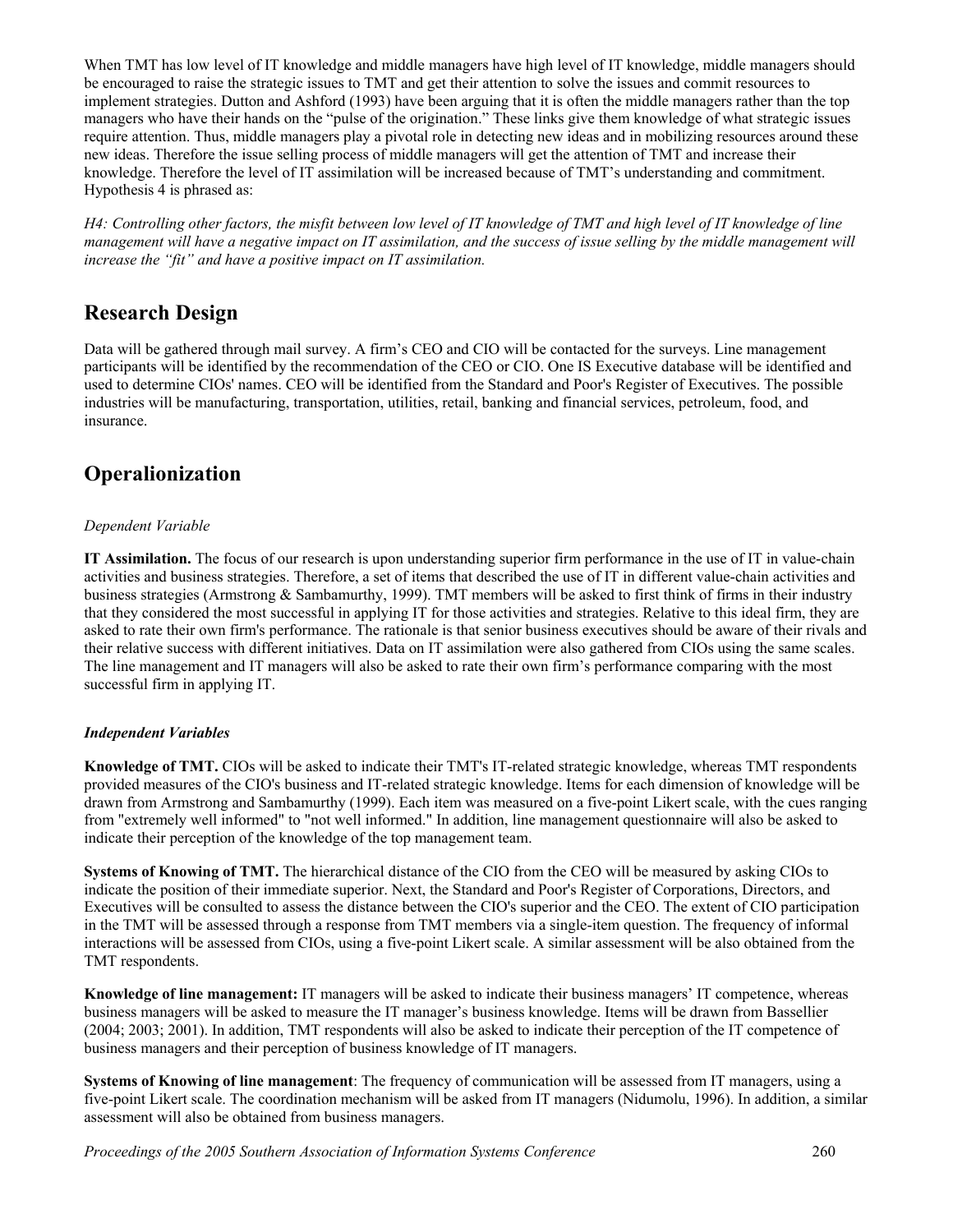#### *Control variables*

**Organizational size.** Organization size will moderate the relationship between the level of knowledge and IT assimilation. Large organizations usually have more complex structures and relationships. The level of knowledge will be hard to be evaluated and compare if the size of TMT or size of line management is big. COMPUSTAT data are gathered on three commonly accepted indicators of organizational size: sales revenue, net income, and number of employees.

**IT infrastructure Sophistication:** IS researchers also view IT infrastructures as a critical resource of the firm (Keen, 1991). IT infrastructure sophistication refers to the extent to which a firm has diffused key information technologies into its base foundation for supporting business applications (Armstrong & Sambamurthy, 1999). A sophisticated infrastructure provides the flexibility to alter business strategies in response to competitive pressures. In fact, Sambamurthy and Zmud (1996)found that a sophisticated IT infrastructure enhanced the ability and willingness of business managers to shape innovative applications of IT. CIOs and IT managers will be presented with a list of four key information technologies and asked to indicate the extent to which their firm had diffused these technologies into their organizational IT infrastructures.

**Strategic IT vision:** The emerging IS literature suggests that the strategic IT vision could be a significant factor moderating some of the relationships discussed earlier. Strategic IT vision is defined as the shared, aspired state of the role that IT should play in the firm. Strategic IT visions evoke organizational images of the role that IT will play in the firms' business activities and competitive strategies. Schein (1992)identifies four major categories of strategic IT visions: automate, informate up, informate down, and transform. The intensity of relationship between senior leadership's knowledge and systems of knowing and IT assimilation will vary across different strategic IT visions (Armstrong & Sambamurthy, 1999). TMT respondents will be presented with a brief description of the four strategic IT visions that were derived from Feeny et al. (1992). They will be asked to identify the vision that best described the business role of IT in their firm. When multiple TMT responses are received, the response of the highest-ranking TMT member will be used in the analysis.

## **Expected results**

It is expected that all the hypotheses will find supports when other factors are controlled. An in-depth understanding of the misfit situation will be gained.

## **Conclusion**

This paper conceptually explores the impact of the fit of different levels of knowledge in TMT and line managers on the IT assimilation. It fills the gap between the two research streams and helps the practitioners understand the reasons for misfit and take actions by increasing the intensity and richness of communication between two levels of management and influence the firm's performance in applying IT positively.